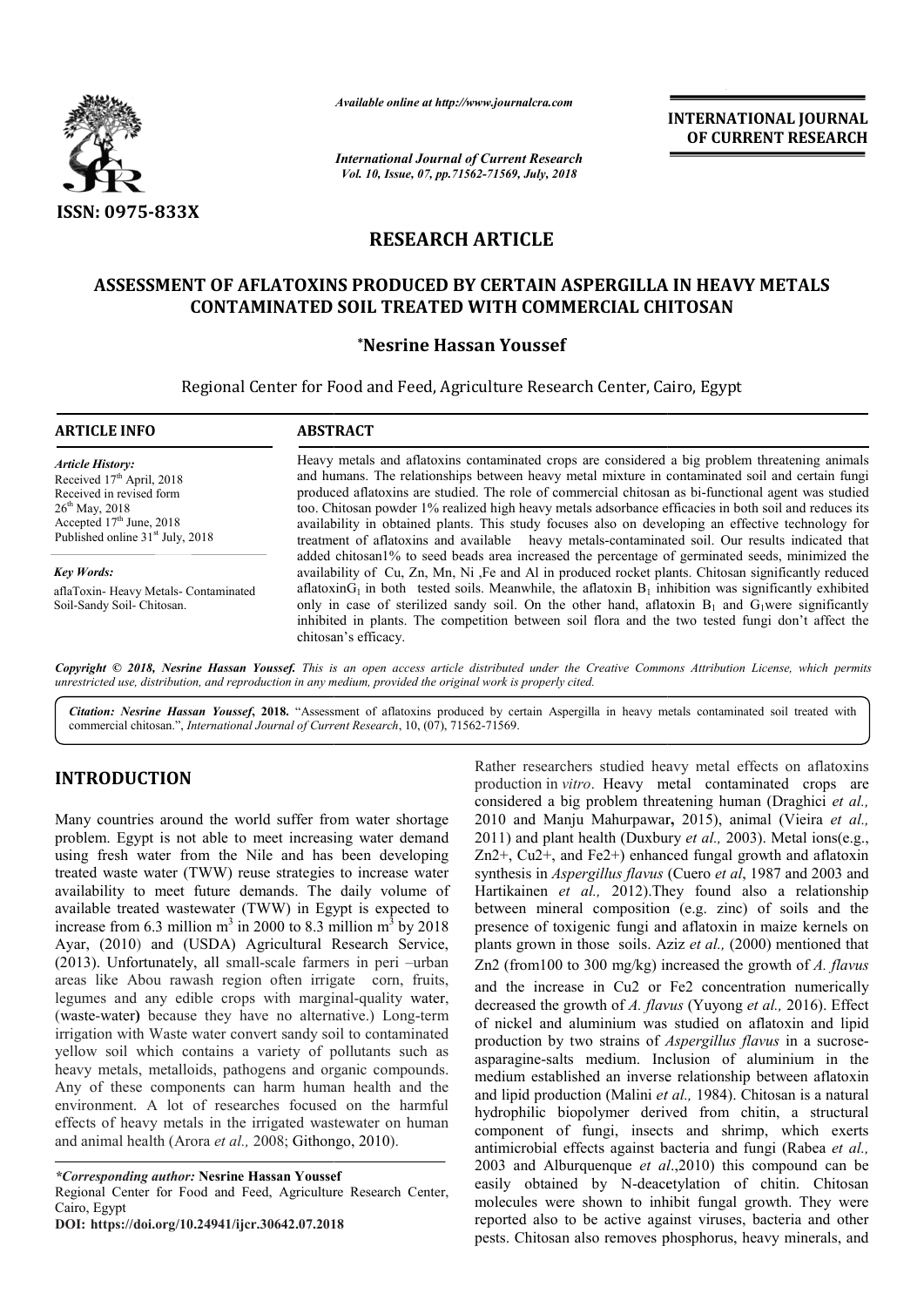oils from the water. (El Hadrami *et al.,* 2010). Kamari *et al.,*  2011 investigated the potential of chitosan, a fishery wastebased material, as a soil amendment to clean-up metal contaminated Soil. FTIR analysis confirmed that N and O atoms served as binding sites for the metal ions. Chitosanand treated chitosans were able to bind metal ions, even in the presence of K+, Cl− and NO3−, which are dominant ions in soil. Therefore, They mentioned that remediation of metal contaminated soil using chitosan and cross-linked treated chitosans as soil amendments is feasible. The aim of this study is to investigate the effect of heavy metal mixture (which naturally occurred in abou rawash soil) on aflatoxin production and its bioavailability to plant and consequently to human. This study revealed also to investigate the effect of commercial chitosan on bioavailability of heavy metals and aflatoxins in contaminated soil. Furthermore, this work revealed to study the role of heavy metals on certain fungi produced mycotoxins during occurrence and absence of natural flora in soil. This study aimed also to investigate the role of commercial chitosan on aflatoxins detoxification and heavy metal adsorbance to prevent or at least to minimize these contaminants to reach food chain during the absence and existance of natural flora of the both tested soils on aflatoxins production and on the effectiveness of chitosan remediation process under field conditions.

# **MATERIALS AND METHODS**

#### **Materials used during this study**

- Rocket seeds bring from Agriculture researches Center (Ghiza-Cairo).
- The tested soils: Sandy and contaminated soil (from region abu Rawash).
- Fresh Shrimp shells.
- **Fungal isolates:** *Aspergillus flavus* and *Aspergillus parasiticus* previously isolated from sewage water (bring from dekhila station) with hair bait analysis technique according to Shtayeh and Jamous, (2000) and (Ulfig, 2003), then purified and identified according to Raper and Fennel 1965 and finely tested for aflatoxin production capability using plug agar method according to Abbas *et al.,* 2004).then aflatoxin was re-determined using HPLC (Mahoney and. Molyneux, 2010). Both isolates are aflatoxin producers.
- **Preparation of sterile soils:** Plots containing tested soils (500g) each were sterilized using 1% formalin according to (Thulin *et al.,* 1958) and the pots are left covered for one month until formalin odor was completely evaporated.

#### **Preparation of commercial chitosan**

**Extraction of chitin and chitosan:** The chitosan preparation process was carried out according to Shah *et al.,* 2011 and Younes and Rinaudo, 2015, the chitin and chitosan sequence involves washing of crushed shrimps shells (5kg) were placed in 2000 ml beakers and soaked in boiling sodium hydroxide (2 and  $4\%$  w/v) for one hour in order to dissolve the proteins and sugars thus isolating the crude chitin. 4% NaOH is used for chitin preparation (Lertsutthiwong *et al.,* 2002 and Abdou *et al*.,2008). After the samples are boiled in the

sodium hydroxide, the beakers containing shrimp shell samples are removed from the hot plate, and allowed to cool for 30 minutes at room temperature (Lamarque*,* 2005). Then they are further crushed to pieces of 0.5- 5.0 mm using a meat tenderizer.

**Demineralization:** The grounded shrimp shells is demineralized using 1% HCl with four times its quantity. The samples were allowed to soak for 24 h to remove the minerals (mainly calcium carbonate) (Trung*,* 2006). The demineralized shrimp shell samples were then treated for one hour with 50 ml of a 2% NaOH solution to decompose the albumen into water soluble amino-acids. The remaining chitin is washed with deionized water, which is then drained off. The chitin was further converted into chitosan by the process of deacetylation (Huang*,* 2004).

**Deacetylation:** The deacetylation process is carried out by adding 50% NaOH and then boiled at 100°C for 2 h on a hot plate. The samples are then placed under the hood and cooled for 30 min at room temperature. After-wards the samples are washed continuously with the 50% NaOH and filtered in order to retain the solid matter, which is the chitosan. The samples were then left uncovered and oven dried at 110°C for 6 h. The chitosan obtained will be in a creamy-white form (Muzzarelli and Rochetti, 1985).

**Effect of chitosan on germination process:** 20g of rocket Seeds (Arugula) or (*Eruca Sativa*) were implanted on cotton cushion and dampened with distilled water and added to sterile de-ionized water 10 ml and chitosan powder 1% for 7days under room temperature. The chitosan had been previously ground to a fine powder in an electrical mill. Seeds implanted on cotton pad with chitosan powder1% and other implanted on non treated pad are used as controls (Ohta *et al.,* 1999). After one week, germinated seed were counted then germination ratio was calculated, shoot and root lengths are registered to tested the chitosan effects on germinated seeds growth rate as illustrated in table  $n^{\circ}$  (1a&b).

**Determination of available heavy metals in Abou rawash (sample of contaminated soil ) and Sandy soil:** The available heavy metal in Abou rawash as a sample of contaminated soil and sandy soil as a non contaminated soil were determined in DTPA extract for both soils using flame atomic absorption spectrometry (contrAA 300) according to Lindsay and Norvell, 1978 . The resulted data are registered as shown in table  $n^{\circ}=2$ ).

**Estimation of aflatoxins in both soil samples:** Aflatoxins were estimated in both soil samples (20g) each according to Abbas *et al.,* 2004. Ethanol and water 70:30 were add to soil after blending , mixture was filtered then aflatoxin was determined in the supernatant containing fungal spores and hyphae. Results were registered.

**Effect of chitosan on heavy metals concentration in produced fresh plant:** For the soil treatment, 1.0% chitosan (by weight of rhizosphere area (200g/kg) was mixed with a sterile contaminated soil and /or sandy soil and two replicates were used for each treatment. The same process was repeated with non sterilized soils. The pots were placed at 25 °C day/18 °C night in natural daylight in a greenhouse. Starting 2 weeks after germination, the seedlings were watered daily the seedlings were thinned to two per plot at the two-pair leaf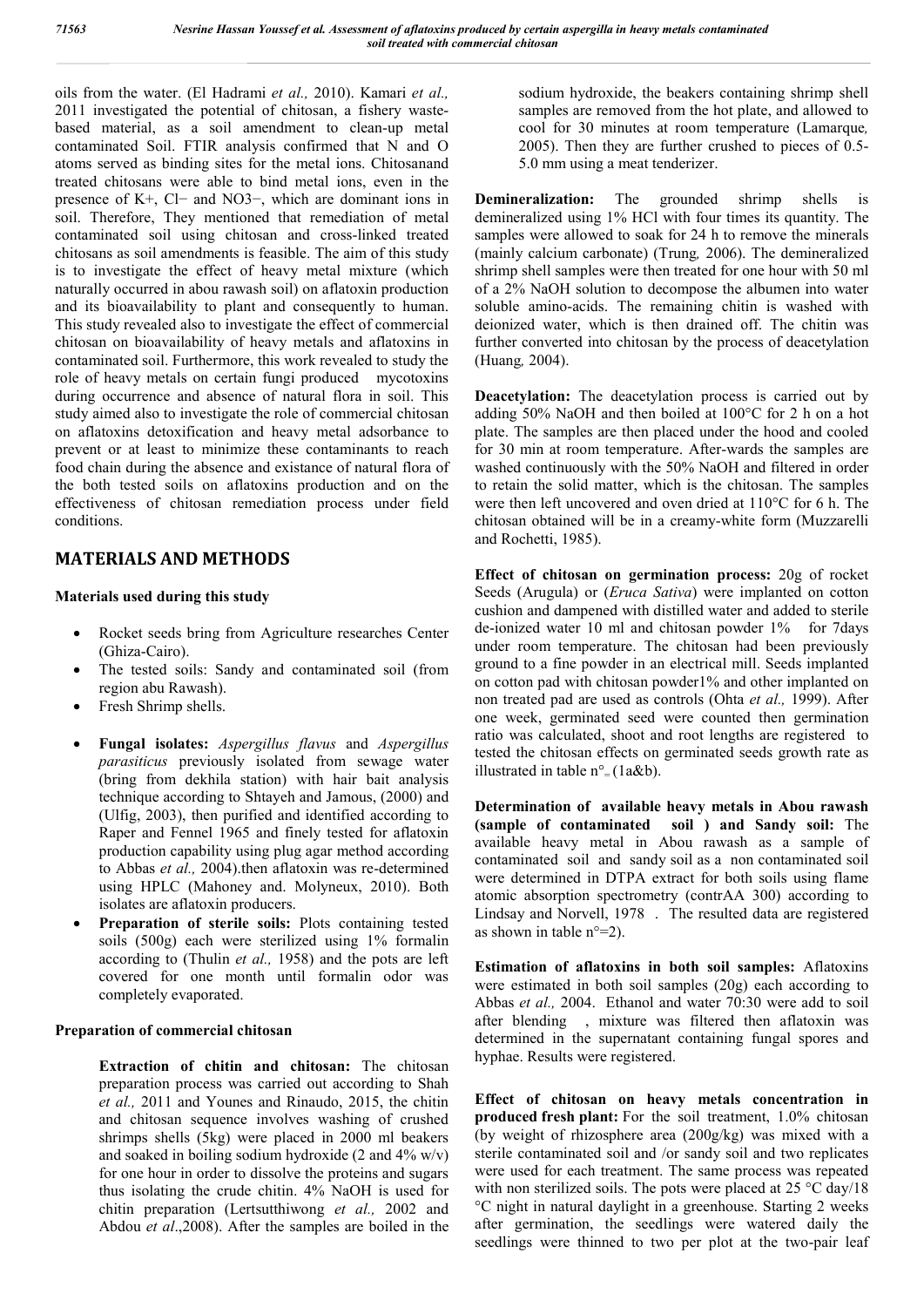stage. Rocket plants were collected after one month of the last mentioned stage. Plants are purified gently with sterilized water, weighted then divided into two groups and kept freeze .Heavy metals are estimated in the first group of plants collected from each treatment according to Issac *et al*.,1975 . Data were registered as explained by table  $n^{\circ}=3$ .

**Effect of chitosan on aflatoxins concentration in produced fresh plant:** The second group of plants was been allocated for aflatoxins estimation. The results were registered as illustrated in table n°=4

**Determination the effects of obtained metal ions mixtures on the synthesis of aflatoxins in both tested soils during the absence and presence of natural mycoflora:** In order to determine the role of soil natural mycofora in induction or suppressing the both tested functions of chitosan as detoxifying agent and heavy metals (H.M.) adsorbent agent, this experiment was carried out during occurrence and absence of soil natural mycoflora. Aflatoxins determination process was caring out using HPLC apparatus according to Fern´andez-Cruz *et al.,* 2010. The resulted data are registered as shown in table  $n^{\circ}=5$ 

### **RESULTS**

**Effect of chitosan on germination process:** The effect of chitosan on germination process and growth rate of germinates seeds efficacies was tested. Data in table n=1&b illustrated that chitosan increase germination process and growth parameters including germination percentage and radical length. Whereas, no significant difference between treated and untreated seeds in hypocotyl length Our findings coinceeded with those of Oha *et al.,* 1999, El Tawala *et al.,* 2013 which indicated that there were significant differences in germination percentage, hypocotyl length and radical length between treated and nontreated seeds. The highest germination percentage, hypocotyl length, radical length was proportionel with the concentration of chitosan. Our results also are closely in agreement with Sheikha and Al-Malki (2011) who indicated that chitosan enhanced bean shoot and root length, fresh and dry weights of shoots, root and leaf area as well as thelevel of chlorophylls. Our findings are in harmony with those of Salachna and Zawadzińska, (2014) which found that chitosan influence on the length of the main inflorescence shoots.

**Determination of Heavy metal availability in Abou rawash (sample of contaminated soil) and Sandy soil:** Heavy metal availability in Abou rawash as a sample of contaminated soil and sandy soil as a non contaminated soil were determined in DTPA extract for both soils using flame atomic absorption spectrometry (contrAA 300) according to Lindsay and Norvell, 1978. The resulted data as shown in table  $n^{\circ}=(2)$  illustrated that copper (Cu),mangnesium (Mn), lead (Pb), zinc (Zn), iron(Fe) and aluminum(Al) metal concentrations in DTPAsoil extract were significantly higher than non contaminated soil except manganese (Mg) and chrome (Cr). Nickel (Ni) concentrations difference between the two tested soils is not significant. These resulted data were highly in agreement with Khouri *et al.,* 1994; Arora, *et al.,* 2008; Karanja and Githongo., 2010 and Githongo, 2010.

**Estimation of aflatoxins in both soil samples:** Total aflatoxins were estimated in both soil samples (20g) each according to Abbas *et al.,* 2004. The total amount of aflatoxins in contaminated soil sample was 2.89 ppb and 1.57ppb in non contaminated soil sample , these results are in harmony with those of Falih,1997.who mentioned that Apergillus genus is most tolerant to heavy metals exposure than other genera specially genus Fusarium and Curvularia.

**Effect of chitosan on heavy metals concentration in produced fresh plant:** Total heavy metals concentration are estimated individually in the first group of plants according to Isaac *et al.,* 1975. The registered data as explained by table  $n^{\circ} = (3)$  illustrated the following:

- In case of contaminated soil:
- Chitosan efficacy as adsorbant and antifungal agent was not the same for all metal ions.

Chitosan reduced the bioavailability and plant uptake of Cu, Mn, Ni, Fe and Al. This findings are in harmony with those of Eric Guibal, 2003 which declared that Metal cations can be adsorbed by chelation on amine groups of chitosan. Our findings are also in agreement with those of Tripathi *et al.*,2016 who evaluated the effects of pure and modified chitosan beads on the remediation of zinc (Zn) polluted soils and compared to the non-amended soils, chitosan bead amended soils had greater plant biomass, reduced plant metal uptake and increased immobilisation of Zn in soil and pore water. The application of modified chitosan beads to Zn contaminated soil could significantly decrease Zn bioavailability and toxicity Furthermore. These findings were in harmony with those of Burke *et al.,* (2002) who mentioned that in vitro, adsorption experiments showed that chitosan is capable of adsorbing excess iron and The equilibrium studies showed that chitosan powder has the highest sorption capacity for the iron.

On the other hand, the fungi infected soil release more metal ions which caused their concentration in plant tisuses. *Aspergillus flavus* release Cu, Mn, Fe and Al ions more than *A.parasiticus*, this phenomen can be explained by Karcprzak and Malina (2005) and Arora *et al.,* (2008) which have stated that filamentous fungi have the capacity to form chemical complexes between the metal ions and extracellular enzymes, besides the ability to bind the metals ions to their cell walls. Fungi are accumulated broad range of metals due to the composition of their cell walls that are obtained of polysaccharides, protein and lipids are accumulated substantial amounts of metals, so, they can provide an array of binding sites for metals ions which cause a sorte of heavy metal accumulation during their plant invasion. Our finding are also in harmony with Siddiquee *et al.,* (2013) who mentioned that the resistance levels of different concentrations of heavy metals are diverse because the uses of different strains of filamentous fungi. The absence of nickel (Ni) in case of *A.parasiticus* may be due to the ability of the fungus to removing Ni .these findings are coinceeded with those of Iram *et al.,* (2009) who ranged *Aspergillus* sp> *Pencillium* sp> *Fusarium* sp regarding their abilities to removing metals from contaminated soil.

**In case of non contaminated (Sandy) soil:** The process of plant production was failed in case of sandy soil .The treatment with chitosan ameliore the cultivation process this fact was closely coincided with those of Salachna and Zawadzińska, (2014) which revealed that chitosan is used as a biostimulator in the cultivation of potted freesia.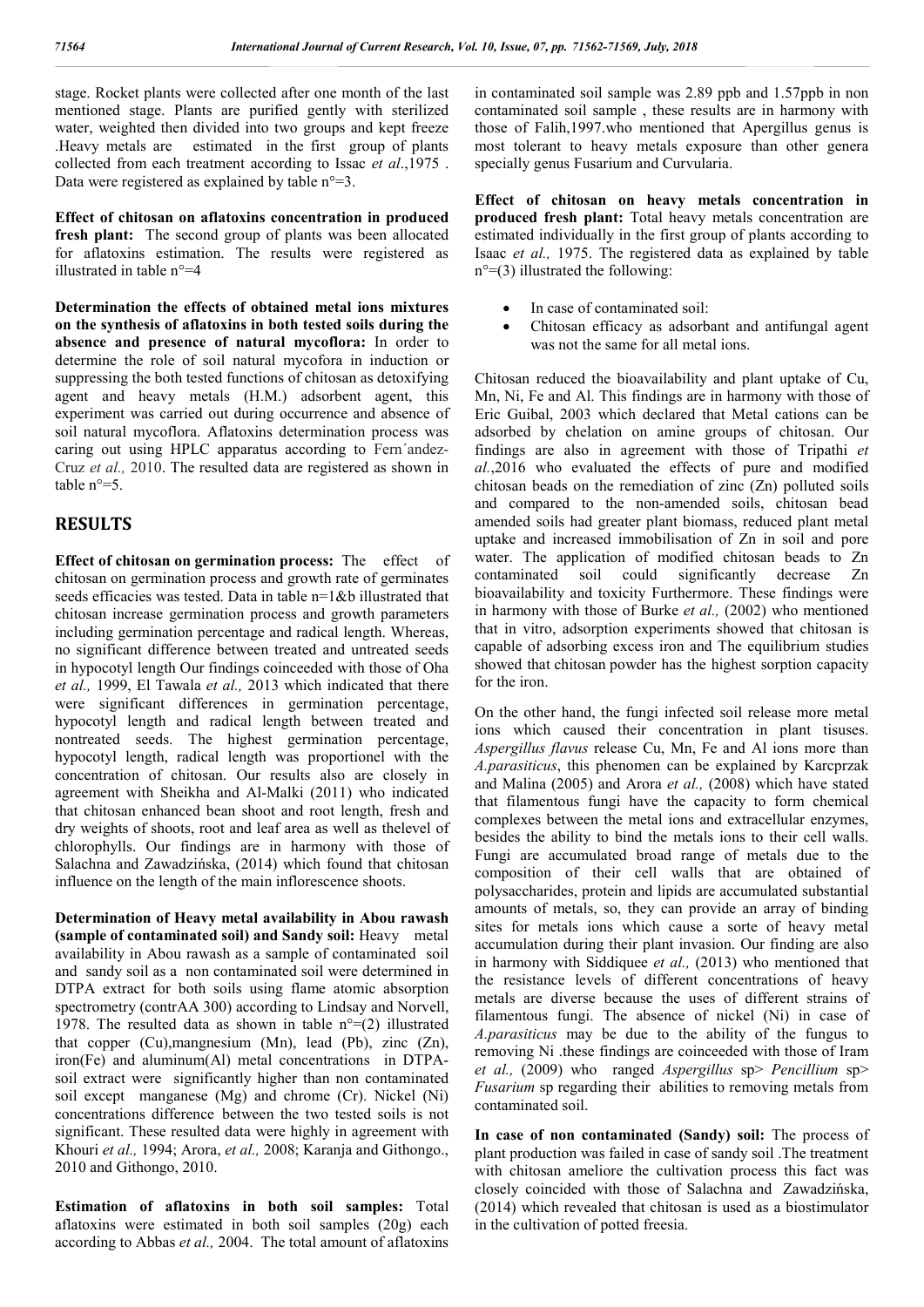j.

### **Table (1a): Effect of chitosan on rocket seeds germination ratios**

| Treatment           | Germination ratio after 3 days (%) | Germination ratio after 6 days $(\% )$ |
|---------------------|------------------------------------|----------------------------------------|
| Control             | 44.374b                            | 62.736b                                |
| Control+chitosan 1% | 76.730a                            | 83.386a                                |
| $\rm L.S.D$ 0.05.   | 2.266957                           | 2.266957                               |

#### **Table 1b. Effect of chitosan on growth rate of germinated rocket seeds**

| Treatments               |                                    | Growth rate average of germinated seeds after 6days |                               | L.S.D.0.05                   |         |
|--------------------------|------------------------------------|-----------------------------------------------------|-------------------------------|------------------------------|---------|
| Control                  | hypocotyl length                   | Average of group!<br>2.015a                         | Average of group 2<br>2.3226a | Average of group 3<br>3.140a | 0.30637 |
|                          | radical length                     | 0.309 <sub>b</sub>                                  | 0.3655 h                      | 0.4467 <sub>b</sub>          |         |
| $Control+$<br>Chitosan1% | hypocotyl length<br>radical length | 2.212a<br>.138a                                     | 1.4818 a<br>0.6870a           | 1.292 a<br>0.6881a           | 0.30637 |

#### **Table 2. Heavy metal contents in both tested soils**

| Abou Rawash (contaminated<br>Sandy Soil with WW) | Conc mg/L ( $ppm$ | (Non contaminated Soil)<br>Sandy Soil) | Conc mg/L ( $ppm$ | L.S.D <sub>0.05</sub> |
|--------------------------------------------------|-------------------|----------------------------------------|-------------------|-----------------------|
| C <sub>d</sub>                                   | 0.00              | C <sub>d</sub>                         | 0.00              | ---                   |
| Cu                                               | 9.045a            | Cu                                     | 3.5 <sub>b</sub>  | 2.26695               |
| Mn                                               | 752.5a            | Mn                                     | 99.5625b          | 160.361               |
| Ni                                               | 5.39a             | Ni                                     | 6a                | 1.6028                |
| mg                                               | 0.0 <sub>b</sub>  | mg                                     | 1028.125a         | 6.411925              |
| Pb                                               | 33.6a             | Pb                                     | 6.0825b           | 5.06907               |
| Zn                                               | 35.6625a          | Zn                                     | 16b               | 4.5339                |
| Fe                                               | 5024.375a         | Fe                                     | 2311.25b          | 817.3633              |
| Al                                               | 4500a             | Al                                     | 4098.75a          | 1602.99               |
| <b>Cr</b>                                        | 0.00 <sub>b</sub> | <b>Cr</b>                              | 9.00a             | 3.20596               |

#### **Table 3. Effect of chitosan on heavy metal concentration in produced fresh plant**

| <b>Modified Treatments</b>      |                                                   | AV. Of one Plant     |      |                     |         |         |     |         | Heavy metal concentration in plant parts (shoot and root) mg/L (ppm) |                        |
|---------------------------------|---------------------------------------------------|----------------------|------|---------------------|---------|---------|-----|---------|----------------------------------------------------------------------|------------------------|
|                                 |                                                   | Fresh. Weight.       | Cd   | Cu                  | Mn      | Ni      | Pb  | Zn      | Fe                                                                   | $\mathbf{A}$ l         |
| Abou<br>Rawash<br>(contaminated | Healthy grains $(H.G)$                            | $0.803^a$            | N.D  | 95.13 <sup>d</sup>  | 122.24  | 20.05   | N.D | 456.95  | 2577.42                                                              | $1620.74$ <sup>a</sup> |
| Sandy Soil<br>with WW)          | $(H.G) + Chitosan$                                | $1.777^{ab}$         | N.D  | $71.74^e$           | 66.09   | 10.25   | N.D | 257.93  | 2099.88                                                              | $938.1^{b}$            |
|                                 | Infected grains with<br>$A$ .flavus(I.P.A.f)      | $1.310^{bc}$         | N.D  | 146.67 <sup>b</sup> | 208.91  | 44.81   | N.D | 196.6   | 15528.84                                                             | $2478.21^{\circ}$      |
|                                 | $(I.G.A.f)+$ chitosan                             | $1.523^{\circ}$      | N.D  | $79.33^{8}$         | 122.62  | 0.04    | N.D | 104.13  | 2587.3                                                               | 1389.29 <sup>d</sup>   |
|                                 | Infected grain with<br>A.parasiticus<br>(I.P.A.p) | $0.773$ <sup>d</sup> | N.D  | $116.$ $\degree$    | 196.96  | 0.00    | N.D | 247.72  | 2249.53                                                              | 1670.11 e              |
|                                 | $(I.G.A.p)+$ chitosan                             | 1.150 <sup>d</sup>   | N.D  | 53.83               | 122.98  | 0.00    | N.D | 243.76  | 1389.32                                                              | 1526.10 f              |
| (Non<br>contaminated            | Healthy grains (H.G)                              | 0.00 <sup>e</sup>    | N.D  | 0.00                | 0.00    | 0.00    | N.D | 0.00    | 0.00                                                                 | 0.0 i                  |
| Soil)<br>Sandy Soil)            | $(H.G) + Chitosan$                                | 0.990 <sup>d</sup>   | N.D  | 164.46a             | 108.69  | 5.77    | N.D | 352.52  | 4836.21                                                              | 1070.29 g              |
|                                 | Infected grains with<br>$A$ .flavus(I.P.A.f)      | 0.00 <sup>e</sup>    | N.D  | 0.00                | 0.00    | 0.00    | N.D | 0.00    | 0.00                                                                 | 0.0 i                  |
|                                 | $(I.G.A.f)+$ chitosan                             | $0.737^d$            | N.D  | 65.65h              | 208.24  | 16.76   | N.D | 553.78  | 7102.71                                                              | 1135.17h               |
|                                 | Infected grain with<br>A.parasiticus<br>(I.P.A.p) | 0.00 <sup>e</sup>    | N.D  | 0.00                | 0.00    | 0.00    | N.D | 0.00    | 0.00                                                                 | 0.0 i                  |
|                                 | $(I.G.A.p)+$ chitosan                             | 0.723d               | N.D  | 81.73f              | 604.31  | 13.97   | N.D | 452.82  | 3971.43                                                              | 4438.66                |
| $L.S.D$ 0.05                    |                                                   | 0.291                | ---- | 4.3671              | 4.62179 | 4.62179 |     | 4.77803 | 6.5556                                                               | 9.7037                 |

Where:

H.G = Healthy grains in non sterilized soil

I.G.A.f = Infected grains with *A.flavus*

I.P.A.p = Infected grain with *A.parasiticus*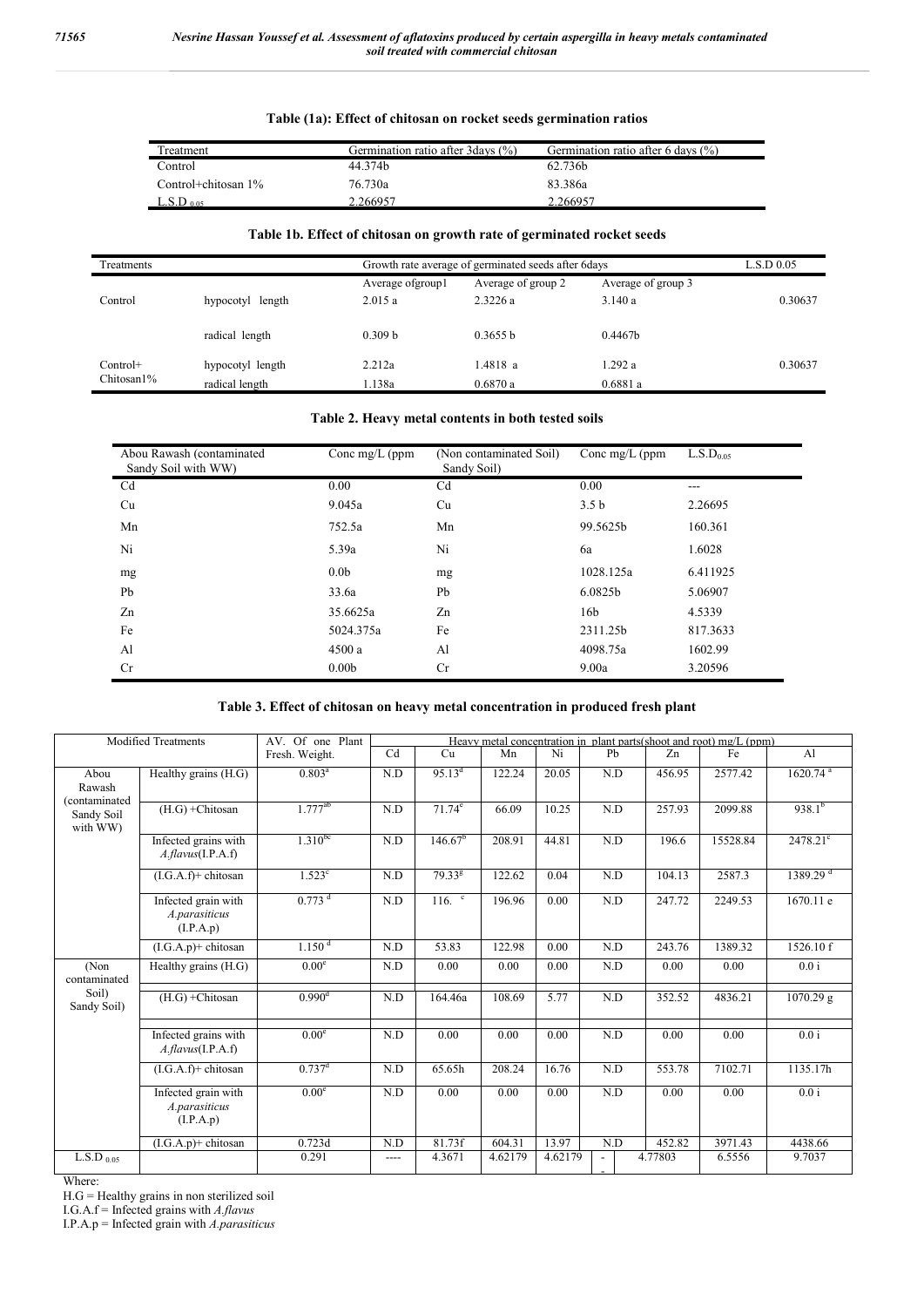| Tested soil                  | Treatments                                                 | $AflaB_1(ppb)$    | AflaG <sub>1</sub> (ppb) | ER%       |
|------------------------------|------------------------------------------------------------|-------------------|--------------------------|-----------|
|                              | Healthy pp (from H.G) in sterilized soil                   | 0.00 <sub>d</sub> | 0.00                     | ----      |
|                              | pp(from H.G) + Chitosan in sterilized soil                 | 0.00 <sub>d</sub> | 0.00                     | -----     |
| Abou Rawash<br>(contaminated | Infected pp with A.flavus (I.G.A.f)                        | 13.9 <sub>b</sub> | 0.0c                     | -----     |
| Sandy Soil with WW)          | Infect. pp from $(I.G.A.f)+$ chitosan                      | 12.5 <sub>b</sub> | 0.0c                     | 10.0719   |
|                              | Infected pp with $A$ , <i>parasiticus</i> from $(I.G.A.p)$ | 0.00              | 17a                      | $---$     |
|                              | Infected pp (I.G.A.p)+ chitosan                            | 0.00              | 13 <sub>b</sub>          | 23.529    |
|                              | Healthy $pp from (H.G)$                                    | 0.0               | 0.0                      | $---$     |
|                              | $pp(from H.G) + Chitosan$                                  | 0.0               | 0.0                      | $- - - -$ |
| (Noncontaminated)<br>Soil)   | Infected pp with $A$ : flavus(I.G.A.f)                     | 17.5a             | 0.0c                     | -----     |
| Sandy Soil)                  | Infect.pp from $(LG.A.f)+$ chitosan                        | 10c               | 0.0c                     | 42.857    |
|                              | Infected pp with A.parasiticus from (I.G.A.p)              | 0.0 <sub>d</sub>  | 18a                      | $---$     |
|                              | Infected pp $(I.G.A.p)+$ chitosan                          | 0.0 <sub>d</sub>  | 14 <sub>b</sub>          | 22.223    |
| L.S.D <sub>0.05</sub>        |                                                            | 2.206467          | 2.447856                 |           |

**Table 4. Estimation of aflatoxins in produced plant (pp) (in sterilized soil before and after infection with tested isolated Aspergilla)**

Where:

Pp= produced plants from healthy grain(H.G)

I.G.A.f= infected grains with *Aspergillus flavus*.

I.G.A.p= infected grains with *Aspergillus parasiticus.*

**Table 5. Role of chitosan and fungal competition between soil fungal flora and the two tested fungi on aflatoxin production during natural contamination with heavy metal mixture**

| Tested soil            | of<br>During<br>Absence<br>competition                  | AflaB <sub>1</sub> (ppb) | Afla<br>$G_1$<br>(ppb) | ER%<br>of<br>detoxification. | During Occurrence of competition                                | AflaB <sub>1</sub><br>(ppb) | $AflaG_1$<br>(ppb) | ER%<br>of<br>detoxific<br>ation. |
|------------------------|---------------------------------------------------------|--------------------------|------------------------|------------------------------|-----------------------------------------------------------------|-----------------------------|--------------------|----------------------------------|
|                        | Sterilized soil (Ss)                                    | 1.3c                     | 0.6c                   | $- - - -$                    | Non sterilized soil (NSs)                                       | 0.9c                        | 0.42c              | $\cdots$                         |
|                        | (Ss) + Chitosan                                         | 0.0c                     | 0.0c                   | 100                          | (NSs)+Chitosan                                                  | 0.0c                        | 0.0c               | 100                              |
| Abou Rawash            | with A.flavus<br>Infected (Ss)<br>(I.Ss.A.f)            | 18.6a                    | $\frac{1}{2}$          | $- - - - -$                  | Infected(N<br>S <sub>S</sub><br>with<br>A.flavus<br>(I.NSs.A.f) | 15 <sub>b</sub>             | -----              | -----                            |
| (contaminated          | $(I.G.A.f)+$ chitosan                                   | 14.5ab                   | $\frac{1}{2}$          | 22.043                       | $(I.G.A.f)+$ chitosan                                           | 11bc                        | -----              | 26.667                           |
| Sandy Soil<br>with WW) | Infected(<br>Ss)<br>with<br>A.parasiticus<br>(I.Ss.A.p) | $---$                    | 18a                    | $- - - -$                    | with<br>Infected(NSs)<br>A.parasiticus<br>(I.Ss.A.p)            | $- - - - -$                 | 16 <sub>b</sub>    | -----                            |
|                        | $(I.Ss.A.p)+$ chitosan                                  | $- - - -$                | 8.5bc                  | 52.778                       | $(LNSs.A.p)+$ chitosan                                          |                             | 10bc               | 37.5                             |
|                        | Sterilized soil (Ss)                                    | 0.0c                     | 0.0c                   | $- - - -$                    | NonSterilized soil (NSs)                                        | 0.0c                        | 0.0c               | -----                            |
|                        | (Ss) + Chitosan                                         | 0.0c                     | 0.0c                   | -----                        | $(NSs) + Chitosan$                                              | 0.0c                        | 0.0c               | $- - - - -$                      |
| (Non<br>contaminated   | with<br>Ss)<br>Infected(<br>A.flavus(I.Ss.A.f)          | 21a                      | $- - - - -$            | $--- -$                      | with<br>A.flavus<br>Infected(<br>Ss)<br>(I.NSs.A.f)             | 23a                         | -----              | -----                            |
| Soil)                  | $(I.G.A.f)+$ chitosan                                   | 14ab                     | -----                  | 33.334                       | $(LG.A.f)+$ chitosan                                            | 20 <sub>b</sub>             | ------             | 13.043                           |
| (Sandy Soil)           | with<br>Ss)<br>Infected(<br>A.parasiticus (I.Ss.A.p)    | $---$                    | 23a                    | $- - - -$                    | with A.parasiticus<br>Infected<br>(NSs)<br>(I.SNs.A.p)          |                             | 31a                | $\frac{1}{2}$                    |
|                        | $(I.Ss.A.p)+$ chitosan                                  | -----                    | 10 <sub>bc</sub>       | 56.522                       | $(LNSs.A.p)+$ chitosan                                          |                             | 18 <sub>b</sub>    | 41.935                           |
| $LSD_{0.05}$           | 8.02648                                                 |                          |                        |                              | 8.14110798                                                      |                             |                    |                                  |

Our findings are also in agreement with those of Tripathi *et al.,*  2018 who mentioned that chitosan addition ameliorate the nutrient-deficient soil. The metal ions concentration varied in produced plants that may be due to the infected fungus specie and its availability to release or to be abiosorbent agent of metal ions from soil, this fungal act as a transporter of these metal ions and concentrated them during its plant invasion process**.** These findings are in harmony with those of Tangahu *et al*., (2011) and Siddiquee*et al.,* (2015)who announced that Filamentous fungi are included as a biosorption agent of metal ions including Copper, Zinc, Cadmium , Iron, Nickel and lead.

**Determination of the chitosan effect on aflatoxins concentration in produced fresh plant:** Aflatoxins estimation was carried out in the second group of the collected plants using HPLC apparatus according to Fern´andez-Cruz *et al.,* 2010. The registered results in table n°= 4 illustrated that chitosan effect in reducing  $AFB<sub>1</sub>$  is significant in plant cultivated in sandy soil but not significant in contaminated soil, whereas,  $AFG<sub>1</sub>$  reduction is significant in plant cultivated in both soils. Our results are may be explained by the findings of Malini *et al*.,(1984). Who announced that aluminium and nickel induces the aflatoxin production by *Aspergillus flavus*.

Contaminated soil contained aluminium and nickel more than sandy soil Furthermore, *Aspergillus parasiticus* producing AFG1 could be less sensitive than *Aspergillus flavus to*  aluminium and nickel. Results indicated that chitosan was more effective in reducing aflatoxin  $G_1$  in contaminated soil than aflatoxin  $B_1$  that is may be due to the difference in sensitivity of both tested fungi against high concentration of heavy metals. This finding was closely in agreement with those of Valix *et al.,* 2001 who mentioned that *Aspergillus spp* are varied in their sensitivety against the same treatment. Furthermore, our results also were in harmony with those of Kumar *et al*.,2011 who mentioned that *Aspergillus spp* are the most metal tolerant species, showing enhanced growth even at high concentrations  $(2000 \text{ mg}^{-1})$  of heavy metal. Minewhile, in sandy soil, the efficacy of afla $B_1$  reduction was higher to fold than afla  $G_1$  that may be due to fungus behavior toward drought amelioration caused by the chitosan addition, these results are relatively in agreement with those of rabea *et al.,*  2003 and João *et al.,* 2008 who mentioned that 129 references describes the biological activity of chitosan derivatives and their mode of actions varied as an antimicrobial agent against fungi, as an elicitor of plant defense mechanisms. The absence of resulted plant in sandy soil without treatments is logic, these results are coinceeded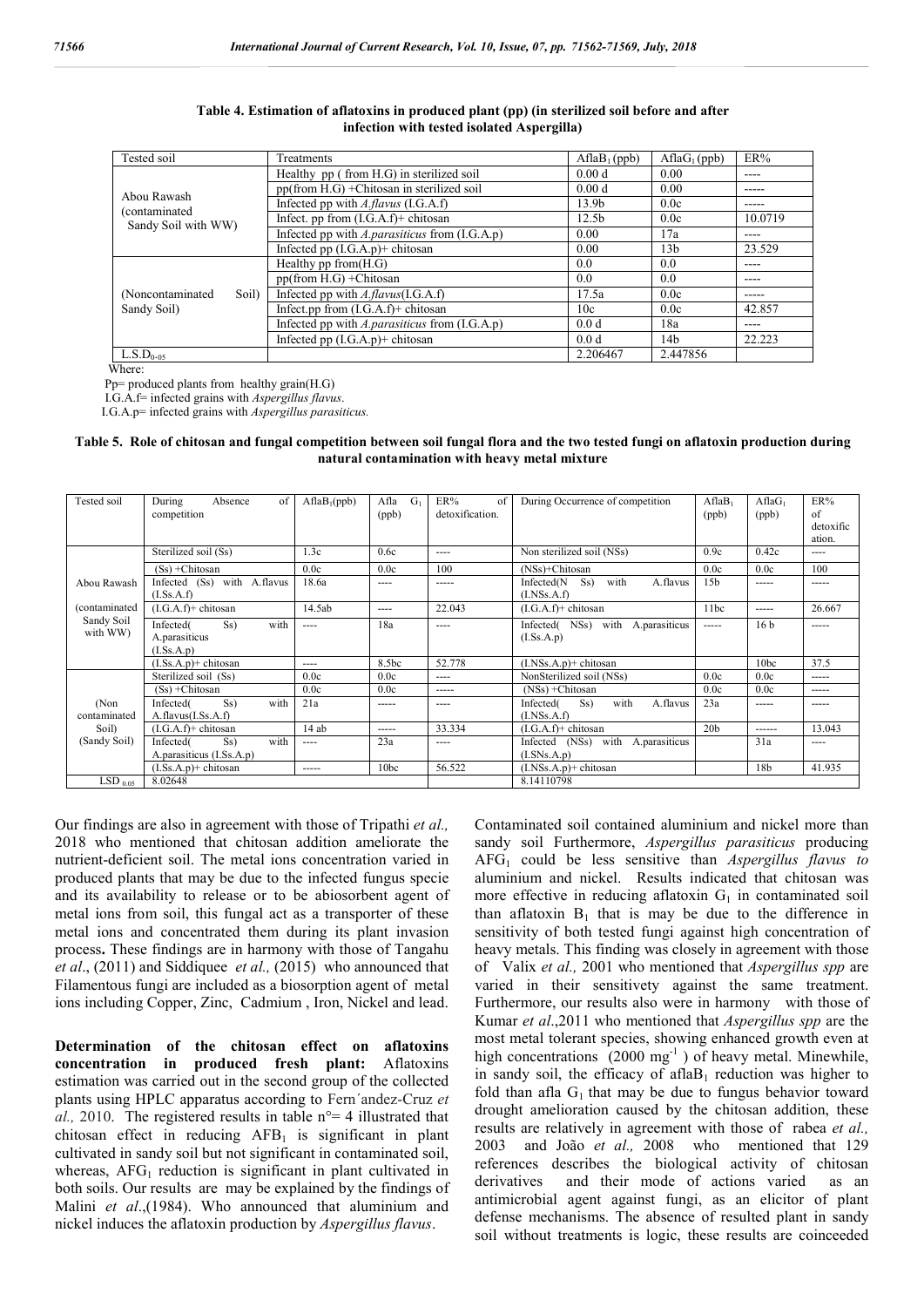with those of O'Danu, (2011) who mentioned that sandy soils can be difficult environments for seed germination; It was very important thing to remember with sandy soil that organic matter is essential to retaining water and nutrients for plants. It improves soil texture by settling between the large particles of and plugging the spaces in sandy soil. This notice explained why plants resulted in case of contaminated soil and treated soils with chitosan.

**Effects of obtained metal ions mixtures on the synthesis of aflatoxins in both tested soils during the absence and presence of natural mycoflora:** In order to investigate the effectiveness of chitosan during the natural occurrence of soil mycoflora, in induction or suppressing the chitosan function as aflatoxins detoxifying agent. Aflatoxins determination process was carried out using HPLC apparatus according to Fern´andez-Cruz *et al.,* 2010. The registered data as shown in table n°=5 illustrated that the natural occurred mycoflora in both tested soil don't antagonized the role of chitosan as aflatoxins detoxifying agent so, we can applied chitosan addition in seed beds to minimize the aflatoxins availabity to plants.our results are in agreement with those of Campaniello *et al.,* 2008; Munoz, *et al.,* 2009 and Xianghong *et al.,* 2010 who mentioned that chitosan inhibited fungal growth and mycotoxins production especially aflatoxins produced by *Aspergillus flavus* .Chitosan significantly (p <0.05) inhibited the growth of the Aspergillus and its effect was increased with increased concentration.

### **Conclusion**

Sandy soil enhanced the aflatoxin  $B_1$  and  $G_1$  production, but the addition of chitosan ameliorate the texture of sandy soil particles and minimize the fast loosing of ground water which conduct to minimize the drought stress which considered the main inducer agent of aflatoxin production in plants. Chitosan can be applied in contaminated soil to minimize the aflatoxin production and the available heavy metals to cultivated plants. Chitosan can act as an amendment for remediation of such heavy metal toxicity in Contaminated soils, its efficiency was not affected by the soil microflora, this fact was very important for chitosan application in amended soils. The auther wants to thanks Assitant Prof. Mohamed Lotfy for his kind help in determination of heavy metals in soils and plants.

# **REFERENCES**

- Abbas, H.K., Shier,W.T., Horn,B.W., and Weaver, M.A.2004. Cultural Methods for aflatoxin Detection.J. of toxicology. Toxin reviews. 232and3:295-315.
- Abbas, H. K., Zablotowicz, R.M Weaver, M.A. Horn, B.W., Xie , W. and Shier, W.T. 2004. Comparison of cultural and analytical methods for determination of aflatoxin production by Mississippi Delta Aspergillus isolates. *Can. J. Microbiol*., Vol. 50:193-206.
- Abdou, E.S., Nagy, K.S.A., Elsabee, M.Z., 2008. Extraction and characterization of chitin and chitosan from local sources. *Bioresour. Technol*. 99, 1359–1367.
- Alburquenque, C., Bucarey, S.A., Neira-Carrillo, A., Urzúa, B., Hermosilla, G., Tapia, C.V.2010. Antifungal activity of low molecular weight chitosan against clinical isolates of Candida spp. *Med Mycol*. 488:1018-23. doi: 10.3109/13693786.2010.486412.
- Ali-Shtayeh, M.S. and Jamous, R.M.F. 2000. Keratinophilic fungi and related dermatophytes in polluted soil and water

habitats.In Kushwaha RKS, Guarro J Eds.. Biology of Dermatophytes and other Keratinophilic Fungi. Revista Iberoamericana de Micología, Bilbao, 2000 @ *Revista Iberoamericana de Micología*.

- Arora, M., Kiran, B., Rani, S., Rani, A., Kaur, B. 2008. Heavy Metals accumulation in vegetables irrigated with water from different sources. *Food Chem* 111: 811-815.
- Ayars James. E. 2010.Adapting Irrigated Agriculture to Drought in the San Joaquin Valley of California. Policy Note: 03-0910*,* Water Science and Policy Center, University of California, Riverside, p. 4.
- Aziz, N.H.;Shahin, A.A.M., Abou-Zeid, A.A.M.;, El-Zeany, S.A.2000. Correlation of growth and aflatoxin production by *Aspergillus flavus* with some essential metals in gamma irradiated crushed corn. Food. 44:354-9.
- Burke,A., Yilmaz, E., Hasirci, N. , Yilmaz, O.2002. IronIII Ion Removal from Solution Through Adsorption on Chitosan. *J. of Applied Polymer Science*, Vol. 84, 1185–1192 .
- Campaniello, C. A., Bevilacqua, M., Sinigaglia, M. R. 2008. Chitosan: Antimicrobial activity and potential applications for preserving minimally processed strawberries. *Food Microbiology.* Vol. 25, pp. 992–1000,
- Chang, K.L.B., Tsai, G., Lee, J., Fu, W.R.1997. Heterogeneous *N*-deacetylation of chitin in alkaline solution. *Carbohyd. Res.* 1997, *303*, 327–332.
- Cuero RG.1999. Antimicrobial action of exogenous chitosan. EXS.[Abstr.] ,87:315-33.
- Cuero R, Ouellet T, Yu J, Mogongwa N. 2003. 6 Metal ion enhancement of fungal growth, gene expression and aflatoxin synthesis in Aspergillus flavus: RT-PCR characterization. *J. Appl. Microbiol*., 2003;94:953-61.
- Draghici, C., Coman, G., Jelescu, C., Dima, C. and Chirila, E. 2010. Heavy metals determination in environmental and biological samples, In: Environmental Heavy Metal Pollution and Effects on Child Mental Development- Risk Assessment and Prevention Strategies, NATO Advanced Research Workshop, Sofia, Bulgaria, 28 April-1 May 2010.
- Duxbury, J.M, Mayer, A.B., Lauren, J.G. and Hassan, N. 2003. Food chain aspects of arseniccontamination in Bangladesh: effects on quality and productivity of rice. Journal of Environmental Science Health Part A, Environmental Science Engineering and Toxic Hazard Substance Control, 38:61–69.
- El Hadrami, A., Adam, L.R., El Hadrami, I., Daayf, F.2010. Chitosan in plant protection. Mar Drugs. 30,8 4:968-87. doi: 10.3390/md8040968.
- El Tawala, A.R., M., El Tawala, M. and Al Ghzawi, A.L.A. 2013. Effect of chitosan coating on seed germination and salt tolerance of lentil Lens culinaris L. *J Res. on Crops*., 14 2: 489-491.
- Eric Guibal. 2004. Interactions of metal ions with chitosanbased sorbents: a review. Separation and Purification Technology, Vol. 38, 1: 43-74.
- Falih.A.M.1997. The relationship between heavy metal concentration and soil mycoflora in the Gizan region, *Saudi Arabia. QatarUniv., Sci,J*., 171:111-119.
- Fern´andez-Cruz, M.L., M.L. Mansilla, J.L. Tadeo. 2010. Mycotoxins in fruits and their processed products: Analysis, occurrence and health implications. *Journal of Advanced Research,* 1, 113–122.
- Frisvad, J.C. and Thrane. C.A. 1995. Mycotoxins production by food borne fungi. In Samson. R.A., Hoekstra, E.S., Frisvad J.C., Filtenborg,O.ed, introduction to food borne fungi, 4th ed, pp.251-260.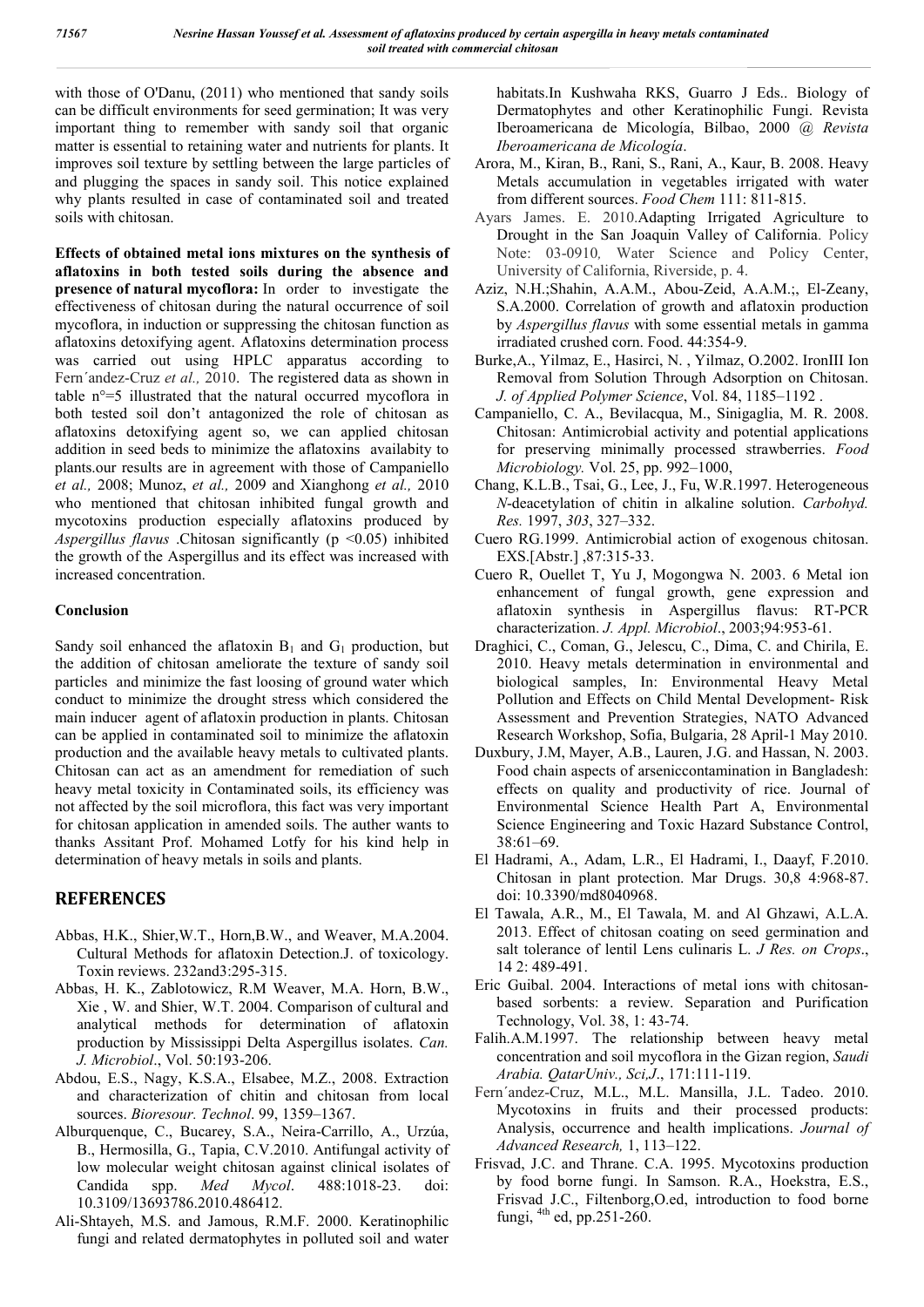- Githongo, M.W. 2010. Effect of sewage wastewater irrigation on soil biodiversity and heavy metals accumulation in soils and selected crops. *J. Tropical and subtropical agrosysytems*, 12:1-63.
- Hartikainen ES, Lankinen P, Rajasӓrkkӓ J, Koponen H, Virta M, Hatakka A, 2012. Impact of copper and zinc on the growth of saprotrophic fungi and the production of extracellular enzymes. Boreal Environ Res .;17:210-18.
- Huang, M. 2004. Uptake and cytotoxicity of chitosan molecules and nanoparticles: Effects of molecular weight and degree of deacetylation. Pharmaceutical Research, 21 2, 344-353.
- Iram, S., Ahmad, I., Javed, B Yaqoob, S., Akhtar, K., kazmi, M.R. zaman, B.U. 2009. Fungal tolerance to heavy metals. *Pak. J. Bot*., 415: 2583-2594.
- Isaac, R.A. and W.C. Johnson. 1975. Collaborative study of wet and dry techniques for the elemental analysis of plant tissue by atomic absorption spectrophotometry. J. AOAC 58.
- João C. Fernandes, Freni K. Tavaria, José C. Soares, Óscar S. Ramos, M. João Monteiro, Manuela E. Pintado, F. Xavier Malcata.2008. Antimicrobial effects of chitosans and chitooligosaccharides, upon Staphylococcus aureus and Escherichia coli, in food model systems. Food Microbiology, Volume 25, Issue 7, October 2008, Pages 922–928.
- Kamari, A., Pulford, I.D. Hargreaves, J.S.J. 2011. Chitosan as a potential amendment to remediate metal contaminated soil — A characterisation study. Colloids and Surfaces B: Biointerfaces 82 : 71–80.
- Karanja, N., Githongo, M.W.2010. Assessment of environmental and public health hazards in waste water used for urban agriculture in Nairobi, Kenya. *J.Tropical and subtropical agro-sysytems* 12:85-97.
- Karcprzak, M., Malina, G. 2005. The tolerance and Zn2+, Ba2+ and Fe2+ accumulation by *Trichoderma atroviride*  and *Mortierella exigua* isolated from contaminated soil. *Can J Soil Sci*., 85:283-290.
- Khouri N., Kalbermatten J.M. and Barton C.R., 1994. Reuse of wastewater in agriculture: a guide for planners. World Bank, Washington D.C USA.
- Lamarque, G. 2005. Physicochemical behavior of homogeneous series of acetylated chitosans in aqueous solution: role of various structural parameters. Biomacromolecules, 6 1, 131-142. [DOI]
- Lertsutthiwong, P., How, N.C., Chandrkrachan, S. and Stevens, W.F. 2002 Effect of chemical treatment on the characteristics of shrimp chitosan. Journal of metals, materials and minerals, 121: 11-18. Lindsay, W.L., and W.A. Norvell. 1978. Development of DTPA soil test for zinc, iron, manganese, and copper. *Soil Sci. Soc. Am. J.*, 42:421-428.
- Malini,.R; Mukerji, K.G. and Venkitasubramanian, T.A. 1984. Effect of aluminium and nickel on aflatoxin production by *Aspergillus flavus*. *J. Folia Microbiol Praha*. 292:104-7.
- Mahoney, N. and Molyneux, R. J.2010. A Rapid Analytical Method for Determination of Aflatoxins in Plant-Derived Dietary Supplement and Cosmetic Oils*. J Agric Food Chem*., 587: 4065–4070.
- Mahurpawar Manju, 2015. Effects of Heavy metals on Human Health. Social Issues and Environmental Problems: 2350- 0530: 2394-3629 .
- Manju Mahurpawar, 2015. EFFECTS OF HEAVY METALS ON HUMAN HEALTH. Social Issues and Environmental Problems: 2350-0530: 2394-3629 .
- Munoz, A., Moret, S., Garce, S. 2009. Assessment of chitosan for inhibition of Colletotrichum sp. on tomatoes and grapes. *J. Crop Protection*. Vol. 28, pp. 36–40.
- Muzzarelli RAA, Rochetti R. 1985. Determination of the degree of deacetylation of chitosan by first derivative ultraviolet spectrophotometry. *J Carbohydr Polym*, 5, 461- 72. [DOI].
- O'Danu Maureen. 2011.4 Responses to Growing and Gardening in Sandy Soil. Bultin, Extension Laboratory, University of Massachusetts in Amherst, USA.
- Ohta,K Taniguchi, A, Konishi, N. and Hosoki, T.1999. Chitosan Treatment Affects Plant Growth and Flower Quality in *Eustoma grandiflorum.* Hortscience , 342:233– 234.
- Rabea, E.I.,Mohamed., E., Badawy, T., Stevens, C. V., Smagghe, G. and Steurbaut, W. 2003. Chitosan as Antimicrobial Agent:  Applications and Mode of Action. *J. Biomacromolecules*, 4 6, 1457–1465.DOI: 10.1021/bm034130m.
- Raper, K.B. and Fennel, D.I. 1965.The genus *Aspergillus*. The Williams Wilkins Co., Baltimore.
- Salachna, P., Zawadzińska, A.2014. Effect of chitosan on plant growth, flowering and corms yield of potted Freesia. *J. of Ecological Engineering* Vol. 15 3: 97–102 DOI: 10.12911/22998993.1110223.
- Shah.,M., Masumb., M.d., Rahma-na., M. Ashraful, I.M. 2011. Preparation of Chitosan from Shrimp Shell and Investigationof Its Prop-erties. International Journal of Basic and Applied Sciences IJBAS-IJENS, 111, 116-130.
- Siddiquee, S. Rovina, K., Al Azad, S., Naher, L., Suryani, S., and Pasicha Chaikaew,.P.2015. Heavy Metal Contaminants Removal from Waste Water using the potential Filamentous Fungi Biomass: a Review. *J Microb Biochem Technol*., 7:384-393. doi:10.4172/1948-5948.1000243.
- Tangahu, B.V., Sheikh Abdullah, S.R., Basri, H., Idris, M., Nurina Anuar, N. and Muhammad Mukhlisin, M. 2011. A Review on Heavy Metals As, Pb, and Hg Uptake by Plants through Phytoremediation International J. of *Chemical Engineering.* Vol 2011, pp 31. http://dx.doi.org/10.1155/2011/939161.
- Thulin,I . J., Will, *G.* M. and. Bassett, C. 1958. A Pilot Trial of Soil Sterilisationin a Forest Nursery. N.Z.J.F. 75: 88-93.
- Tripathi, N., Choppala, G., Singh, R.S.2016. Evaluation of modified chitosan for remediation of zinc contaminated soils. *J. of Geochemical Exploration*.pp5.
- Tripathi, N., Choppala, G., Singh, R. S., Hills, C. D. 2018. Impact of modified chitosan on pore water bioavailability of zinc incontaminated soils. J. of Geochemical Exploration 186: 94–99.
- Trung,T.S, Thein-Han, W.W, Qui, N.T, Stevens WF. 2006. Functional characteristics of shrimp chitosan and its membranes as affected by the the degree of deacetylation. Bioresour Technol, 974, 659-63.
- Ulfig, K. 2003. Studies of Keratinolytic and Keratinophilic Fungi in Sewage Sludge by Means of a Multi-Temperature Hair Baiting Method. *Polish Journal of Environmental Studies* Vol. 12 4 : 461-466.
- United States Department of Agriculture USDA NASS, Census of Agriculture 2013. - Census of Aquaculture Last conducted for 2005.https://www. agcensus. usda.gov/Publications/Census\_of\_Aquaculture.
- Valix M, Tang JY, Malik R. 2001.Heavy metal tolerance of fungi. Miner Eng , 14:499–505.
- Vieira, C., Morais, S., Ramos, S., Delerue-Matos, C. and Oliveira, M.B.P.P. 2011. Mercury, cadmium, lead and